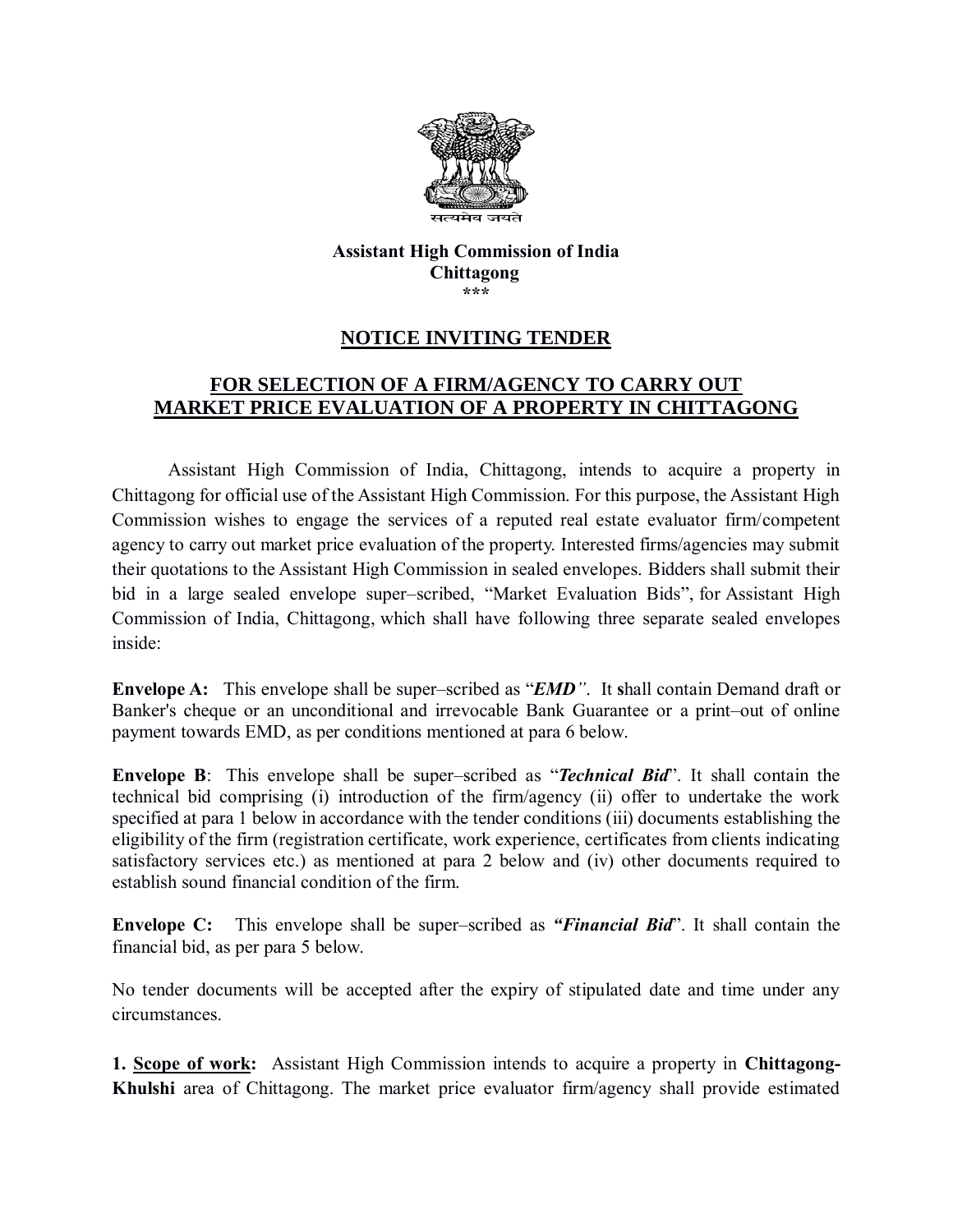market value of the property i.e. the estimated amount which may be considered as fair value of the property acquisition. The above will be based on and include the following:

- i) Land plot and characteristics of the surrounding area, the land and the availability of communications, connectivity and facilities that affect the value.
- ii) Location and neighbourhood value.
- iii) Evaluation of land/ground taking into account degree of user variability (office/residence), characteristics of the site, dimensions and area of land.
- iv) Land lease, building rights and encumbrances influencing the value.
- iv) Any other work which falls under the ambit of evaluation of market price as per local/international norms and any physical restrictions on development of land.

**2**. **Eligibility Criteria**: The market evaluator firm/agency or property construction firm should be locally registered and appropriately qualified in accordance with the Bangladeshi laws and have at least 10 years of experience in carrying out such evaluation. Documentary evidence of registration and experience should be submitted as part of technical bid.

**3**. **Time Frame:** The selected market evaluator firm would be expected to immediately start the work in coordination with the Owner of the property and Assistant High Commission and submit the Market Evaluation Report to the Embassy **within a period of 2 weeks from the date of letter of appointment.** 

**4. Period of validity of bids:** The bid shall remain valid for a period of 90 days from the date of the opening of the bid or up to any mutually extended period. A bid valid for a shorter period shall stand rejected.

**5. Fees:** The firms/agencies should submit their quote indicating lump–sum fees for the whole work, exclusive of VAT. Hourly quotation of fees will be summarily rejected. The quotation for fees shall be submitted in a separate sealed envelope duly super–scribed as Financial Bid.

### **6**. **Conditions**:

(a) **EMD**: Prospective bidders shall deposit an amount BDT 5,000/- (Five thousand taka) with Assistant High Commission of India, Chittagong as Earnest Money Deposit (EMD). This can be in the form of a Bank draft or Banker's cheque in favour of 'Assistant High Commission of India, Chittagong' or Online payment to the Assistant High Commission's official bank account *or* an unconditional and irrevocable Bank Guarantee (as per format at Annexure–I). EMD shall be submitted in a separate sealed envelope. EMD shall have to remain valid for a period of 45 days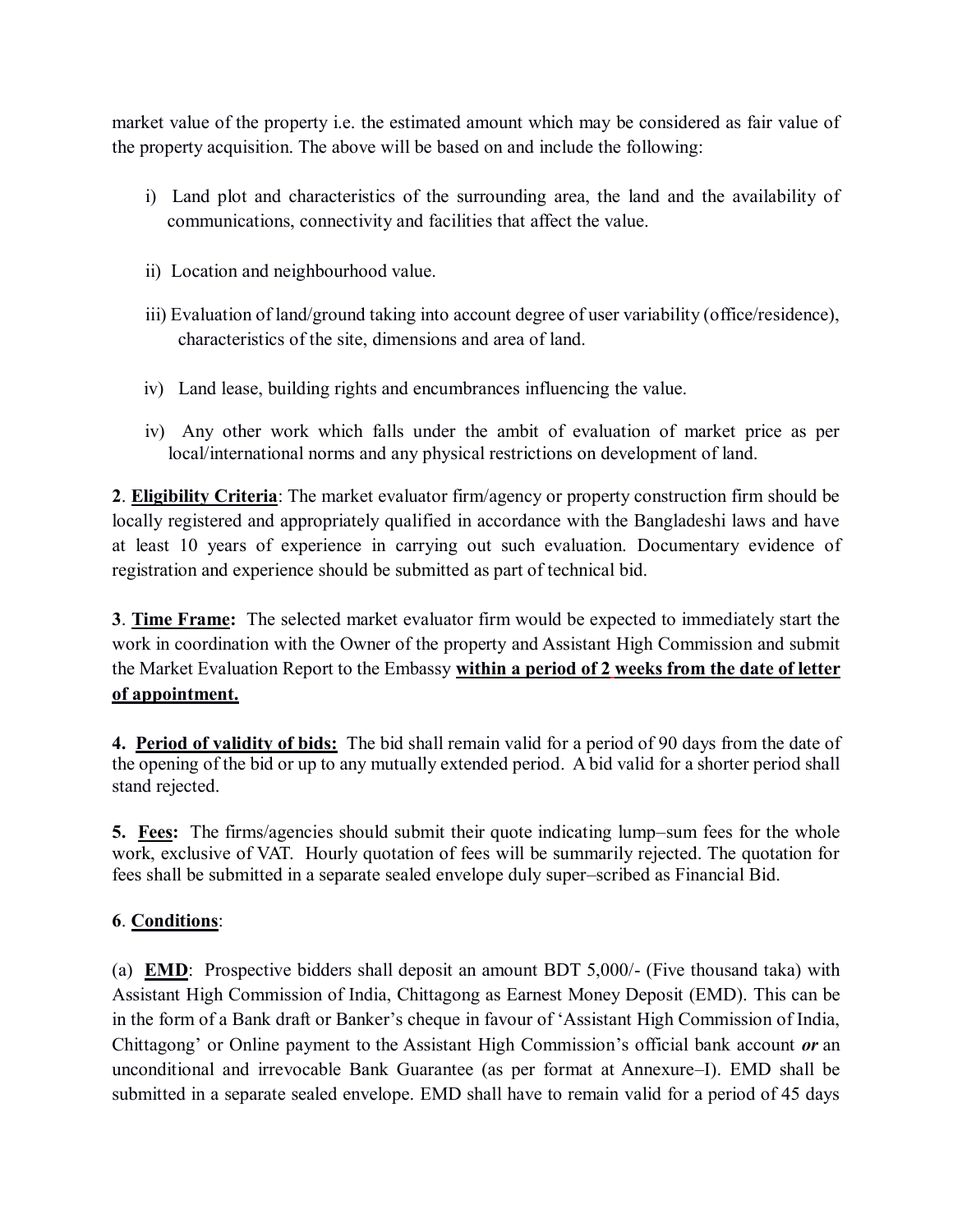beyond the final bid validity period. The EMD received from unsuccessful bidders will be returned to them after finalization and award of contract to the successful bidder. EMD of the successful bidder will be returned after submission of the Performance Bank Guarantee.

(b) **Performance Guarantee:** The successful bidder will submit a 'Performance Guarantee' @ 5% of the accepted tender amount, within 7 days of issuance of 'Letter of Acceptance' by the Assistant High Commission. The agreement will be signed only on receipt of Performance Guarantee from the agency. This should be in the form of an unconditional and irrevocable Bank Guarantee (as per formant at Annexure-II) and should be valid up to 30 days beyond the stipulated date of completion of work.

(c) **Liquidated Damages**: In case of any delays on the part of the firm to submit the Market Evaluation Report within the stipulated period, the firm shall be liable to pay the Assistant High Commission, liquidated damages  $\omega$  0.5 % per week, subject to a maximum of 10 % of the accepted tender cost.

- (d) **Forfeiture of EMD**: The EMD shall be forfeited in the following cases:
- (i) If the bidder withdraws the bid during the period of bid validity specified in the tender.
- (ii) If the successful bidder fails to furnish the 'Performance Guarantee', within 7 days of issuance of 'Letter of Acceptance'.
- (iii) If the successful bidder withdraws or modifies the bid during the period of validity or after award of work.

**7**. **Payment modalities:** The entire fee (100%) will be released to the firm in lump–sum, within 45 days of submission of correct and complete bills on successful completion of the firm's entire obligations under the contract i.e. when the Market Evaluation Report is submitted to the Assistant High Commission and accepted by the Assistant High Commission to be satisfactory.

### **8. The Contractor will maintain complete confidentiality with respect to contents of the Market Evaluation Report.**

**9.** If any clarification is required, the Assistant High Commission may be contacted at [hoc.chittagong@mea.gov.in](mailto:hoc.chittagong@mea.gov.in) & fs.chittagong@mea.gov.in.

10. Interested firms/agencies, reputed and having sufficient expertise and experience may send their response/quotation in a sealed envelope (along with EMD of BDT 5,000/-), clearly mentioning the following:

(a) Lump–sum amount payable to the firm towards fees (as part of Financial Bid).